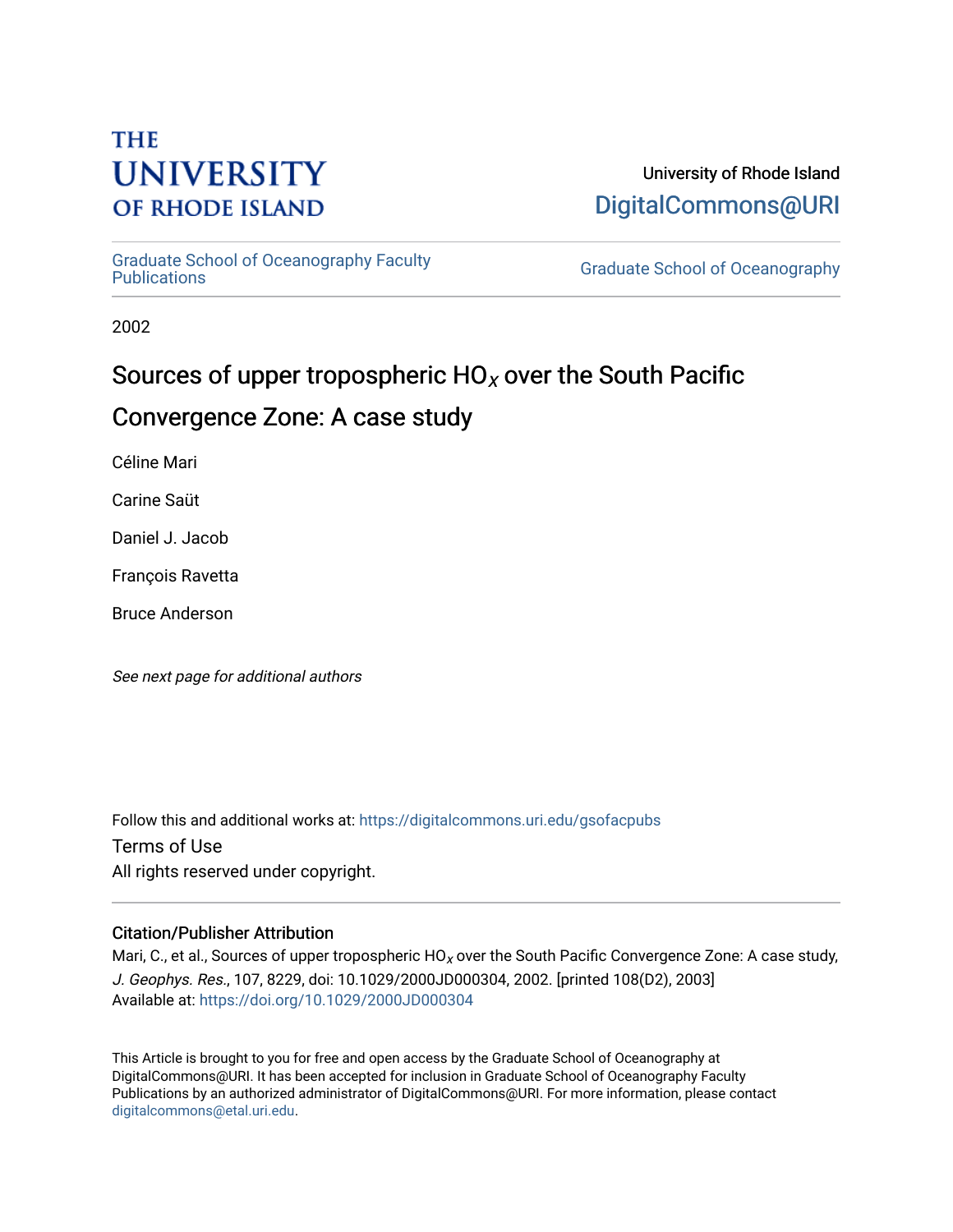### Authors

Céline Mari, Carine Saüt, Daniel J. Jacob, François Ravetta, Bruce Anderson, Melody A. Avery, Donald R. Blake, William H. Brune, Ian Faloona, G. L. Gregory, Brian G. Heikes, Glen W. Sachse, Scott T. Sandholm, Hanwant B. Singh, Robert W. Talbot, David Tan, and Stephanie Vay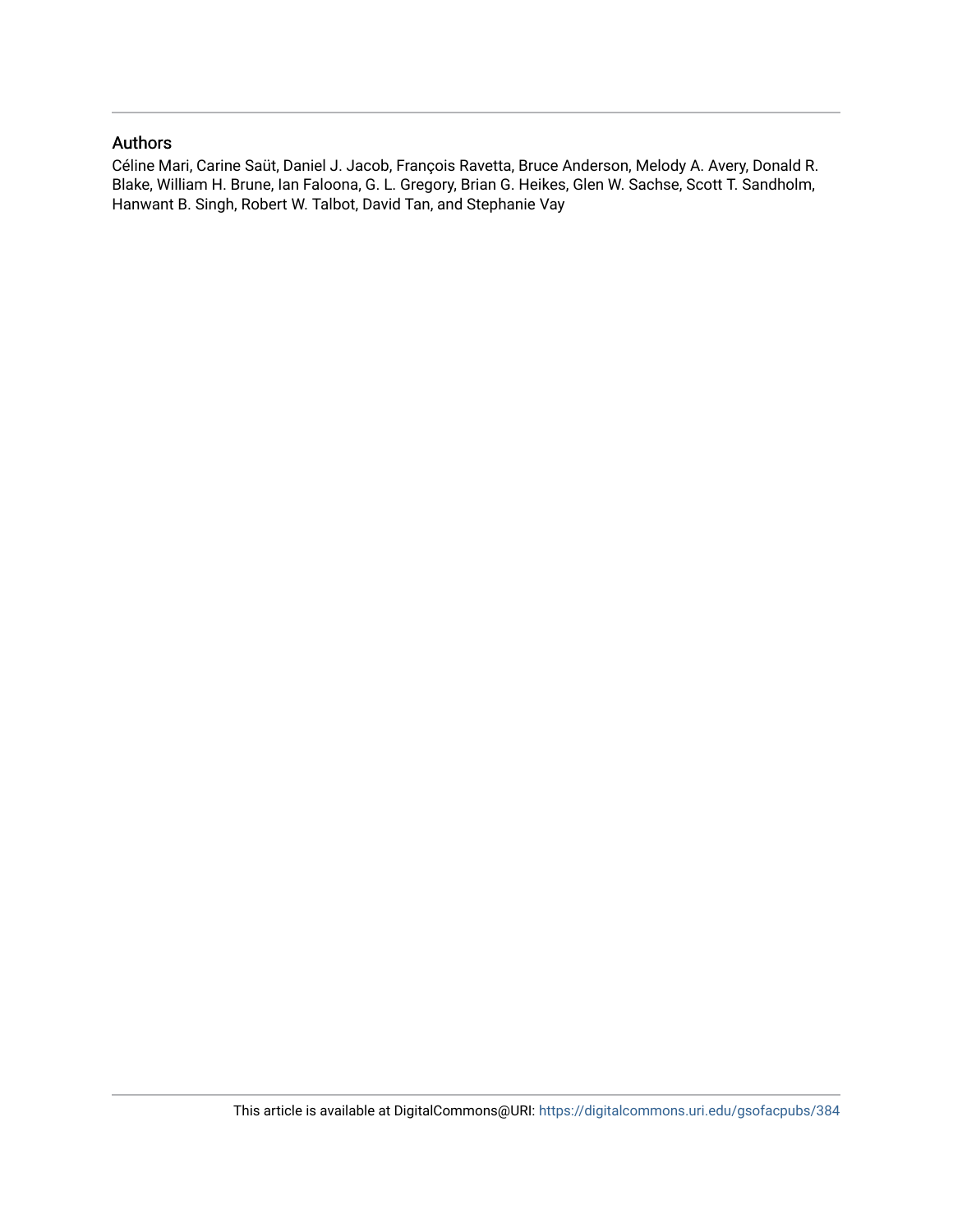## Sources of upper tropospheric  $HO_x$  over the South Pacific Convergence Zone: A case study

Céline Mari,<sup>1</sup> Carine Saüt,<sup>1</sup> Daniel J. Jacob,<sup>2</sup> François Ravetta,<sup>2,3</sup> Bruce Anderson,<sup>4</sup> Melody A. Avery,<sup>5</sup> Donald R. Blake,<sup>6</sup> William H. Brune,<sup>7</sup> Ian Faloona,<sup>8</sup> G. L. Gregory,<sup>4</sup> Brian G. Heikes,<sup>9</sup> Glen W. Sachse,<sup>4</sup> Scott T. Sandholm,<sup>10</sup> Hanwant B. Singh,<sup>11</sup> Robert W. Talbot,<sup>12</sup> David Tan,<sup>10</sup> and Stephanie Vay<sup>4</sup>

Received 27 December 2000; revised 2 July 2001; accepted 5 July 2001; published 12 November 2002.

[1] A zero-dimensional (0-D) model has been applied to study the sources of hydrogen oxide radicals  $(HO_x = HO_2 + OH)$  in the tropical upper troposphere during the Pacific Exploratory Mission in the tropics (PEM-Tropics B) aircraft mission over the South Pacific in March–April 1999. Observations made across the Southern Pacific Convergence Zone (SPCZ) and the southern branch of the Intertropical Convergence Zone (ITCZ) provided the opportunity to contrast the relative contributions of different sources of  $HO_x$ , in a nitrogen oxide radical  $(NO_x)$ -limited regime, in relatively pristine tropical air. The primary sources of  $HO_x$  vary significantly along the flight track, in correlation with the supply of water vapor. The latitudinal variation of  $HO_x$  sources is found to be controlled also by the levels of  $NO<sub>x</sub>$  and primary  $HO<sub>x</sub>$  production rates  $P(HO<sub>x</sub>)$ . Budget calculations in the 8- to 12-km altitude range show that the reaction  $O(^1D)$  + H<sub>2</sub>O is a major HO<sub>x</sub> source in the cloud region traversed by the aircraft, including SPCZ and the southern branch of the ITCZ. Production from acetone becomes significant in drier region south of 20°S and can become dominant where water vapor mixing ratios lie under 200 ppmv. Over the SPCZ region, in the cloud outflow,  $CH<sub>3</sub>$  OOH transported by convection accounts for 22% to 64% of the total primary source. Oxidation of methane amplifies the primary  $HO_x$  source by 1–1.8 in the dry regions. INDEX TERMS: 0320 Atmospheric Composition and Structure: Cloud physics and chemistry; 0365 Atmospheric Composition and Structure: Troposphere—composition and chemistry; 0368 Atmospheric Composition and Structure: Troposphere—constituent transport and chemistry; 3314 Meteorology and Atmospheric Dynamics: Convective processes; KEYWORDS: HO<sub>x</sub>, convection, SPCZ, upper troposphere, PEM-TROPICS

Citation: Mari, C., et al., Sources of upper tropospheric  $HO_x$  over the South Pacific Convergence Zone: A case study, J. Geophys. Res., 107, 8229, doi:10.1029/2000JD000304, 2002. [printed 108(D2), 2003]

- National Center for Atmospheric Research, Boulder, Colorado, USA. <sup>9</sup>Center for Atmospheric Chemistry Studies, University of Rhode
- Island, Narragansett, Rhode Island, USA. <sup>10</sup>Earth and Atmospheric Sciences, Georgia Institute of Technology, Atlanta, Georgia, USA.

Copyright 2002 by the American Geophysical Union. 0148-0227/02/2000JD000304

#### 1. Introduction

[2] Tropical regions play an important role in determining the global oxidizing power of the atmosphere because of the high UV radiation and humidity, promoting the formation of hydrogen oxide radicals radicals  $(HO_x = OH + \text{peroxy})$ radicals). Surprising results have emerged from the first measurements of  $HO_x$  radicals in the upper troposphere: observed  $HO_x$  levels were frequently 2–4 times higher than expected based on the commonly assumed primary source:

$$
\mathrm{O}_3 + h\nu \rightarrow \mathrm{O(^1D)} + \mathrm{O}_2
$$

$$
O(^1D) + H_2O \rightarrow OH + OH
$$

To explain the elevated levels of  $HO_x$  in the upper troposphere, new sources have been suggested. Acetone  $(CH_3C(O)CH_3)$  was found to be a major source at low levels of water vapor in the upper troposphere [Singh et al., 1995; Arnold et al., 1997; McKeen et al., 1997; Wennberg et

<sup>&</sup>lt;sup>1</sup>Laboratoire d'Aérologie, UMR CNRS/Université Paul Sabatier, Toulouse, France. <sup>2</sup>

<sup>&</sup>lt;sup>2</sup>Division of Engineering and Applied Science, Harvard University, Cambridge, Massachusetts, USA. <sup>3</sup>

<sup>&</sup>lt;sup>3</sup>Service d'Aéronomie, Paris, France.

<sup>&</sup>lt;sup>4</sup>NASA Langley Research Center, Hampton, Virginia, USA.

<sup>5</sup> Department of Physics, Hampton University, Hampton, Virginia, USA.

<sup>6</sup> Department of Chemistry, University of California, Irvine, California, USA.

<sup>&</sup>lt;sup>7</sup>Department of Meteorology, Pennsylvania State University, University Park, Pennsylvania, USA. <sup>8</sup>

<sup>&</sup>lt;sup>11</sup>NASA Ames Research Center, Moffett Field, California, USA. <sup>12</sup>CSRC/EOS, University of New Hampshire, Durham, New Hampshire, USA.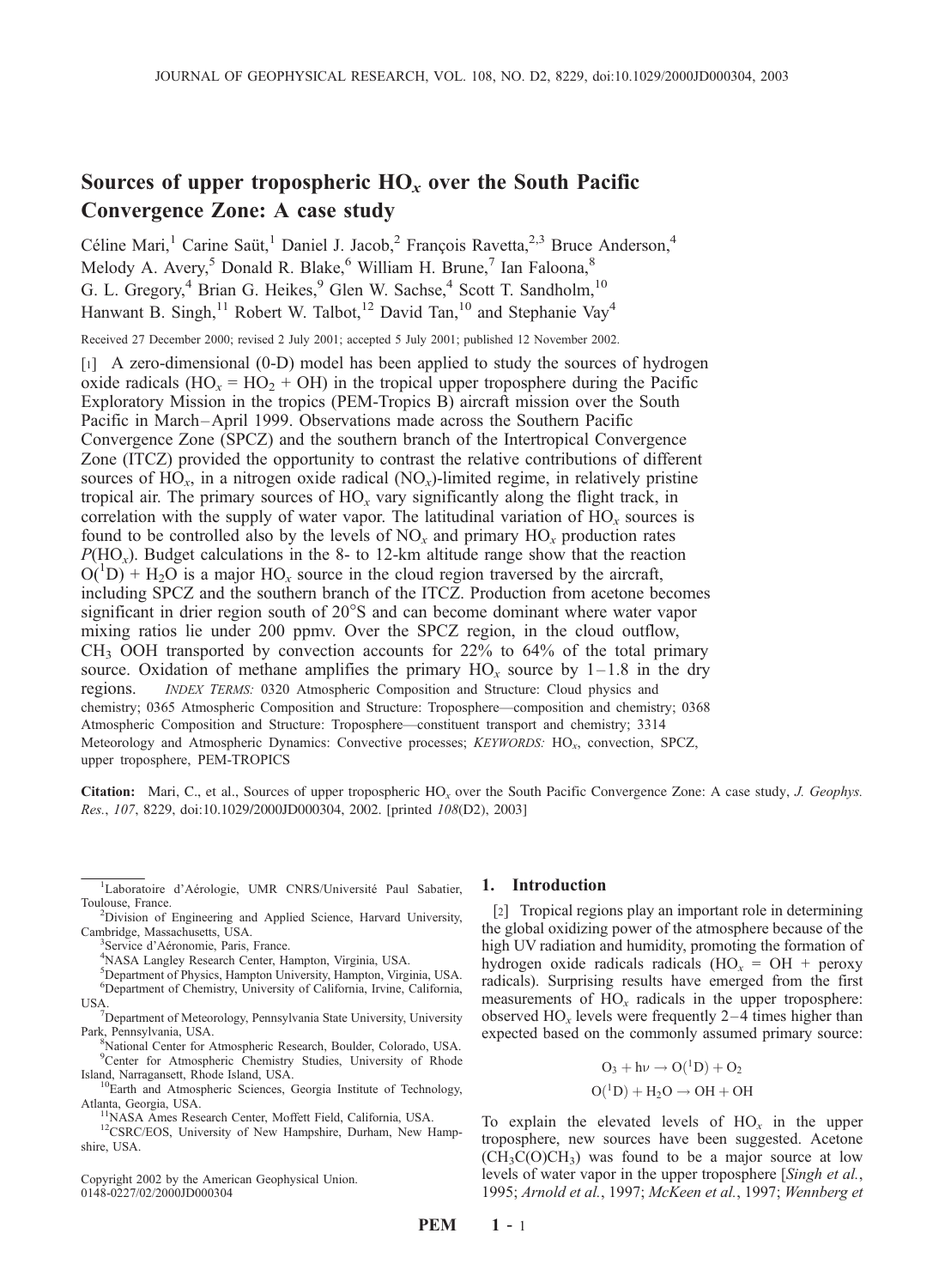

Figure 1. GEOS-10 IR satellite image for 21 March, at 0300 UTC with track of flight 10, during PEM-Tropics B experiment. Flight 10 started on 20 March, 2230 UTC, from Fiji, returning on 21 March, 0615 UTC. Median values of observed pressure (in hPa), ozone (in ppbv), CH3I (in pptv),  $NO<sub>x</sub>$  (in pptv) and water vapor mixing ratios (ppmv) are listed for four latitudinal regions: south of SPCZ  $(24^{\circ} -$ 20°S), SPCZ (20°–17°S), North of SPCZ (17°–13°S) and ITCZ  $(13^{\circ} - 10^{\circ}S)$ .

al., 1998]. Recent studies have suggested that deep convection may be an effective process in lifting  $HO_x$ precursors from the boundary layer to the middle and upper troposphere [Prather and Jacob, 1997]. Several of these precursors have been identified including methylhydroperoxide (CH<sub>3</sub>OOH) [Jaeglé et al., 1997; Folkins et al., 1998; Cohan et al., 1999], formaldehyde  $(CH_2O)$  and other aldehydes [Müller and Brasseur, 1999]. Photolysis of convected peroxides and formaldehyde, together with acetone seemed to provide a strong enough source to account for the observed levels of  $HO<sub>x</sub>$ . The importance of these new sources was tested successfully for northern midlatitudes [Jaeglé et al., 2001] and tropical northern and southern Pacific oceans [Crawford et al., 1999], in air masses impacted by natural (biomass burning) and anthropogenic pollution. In this paper we examine the question of the origin of  $HO_x$  radicals and the mechanism controlling the fast photochemistry of upper tropospheric  $HO_x$  in the clean tropical southern Pacific ocean during a season when biomass burning and advection of continental emitted species were low.

[3] In particular, we focus the study on the convection outflow and surrounding air from the South Pacific Convergence Zone (SPCZ). Our analysis is based on extensive observations of  $HO_x$  radicals, their precursors, and related species obtained during the Pacific Exploratory Mission in the tropics (PEM-Tropics B). This mission was designed to provide a detailed picture of tropospheric chemistry over the

South Pacific Basin during the wet season (March –April 1999) [Raper et al., 2001]. Our analysis is based on data from the DC-8 aircraft northeast of Fiji  $(17^{\circ}S, 177^{\circ}E)$  as the aircraft traversed an extensive and strong band of SPCZ convection convective outflow at  $10-12$  km altitude (section 2).

[4] The SPCZ is a major dynamical feature within the South Pacific. It is characterized by strong upward and downward motions and convective precipitations, and represents a barrier for horizontal atmospheric transport [Gregory et al., 1999]. Air north and south of the SPCZ has distinct chemical signatures, reflective of the impact of long range transport, dry air and subsidence south of the SPCZ and strong ascending motions and precipitations related to convective clouds north of the SPCZ. The SPCZ flight during PEM-Tropics B offers us the opportunity to focus on  $HO<sub>x</sub>$  sources and chemistry in the tropical upper troposphere along a strong gradient of convective influence.

[5] Our approach is based on a zero-dimensional (0-D) model (section 3) constrained by the ensemble of PEM-Tropics B aircraft observations. This model allows us to identify the dominant  $HO_x$  sources controlling the  $HO_x$ concentration in the upper troposphere along the flight track. Budget calculations are then performed and dominant sources are discussed as a function of latitude (section 4).

#### 2. Experimental Conditions

[6] Flight 10 was dedicated to the study of SPCZ-related convection. The flight traversed the extensive and strong band of convection, sampling air masses on the edges and the outflow of the convective system (Figure 1). The flight took place during daytime, starting from Fiji on 20 March, 2230 UTC (20 March, 0930 local solar time), ending on 21 March at 0615 UTC (20 March, 1715 local solar time). Figure 2 shows the altitude of the aircraft and the measured values of  $NO<sub>2</sub>$  photolysis rate as a function of time.



Local solar date and time

**Figure 2.** Photolysis rate of  $NO_2$ , in  $s^{-1}$  and altitude of the aircraft, in km, as a function of local solar date and time, during flight 10. The entire flight took place during daytime, crossing the SPCZ twice during the outbound and returning part of the flight.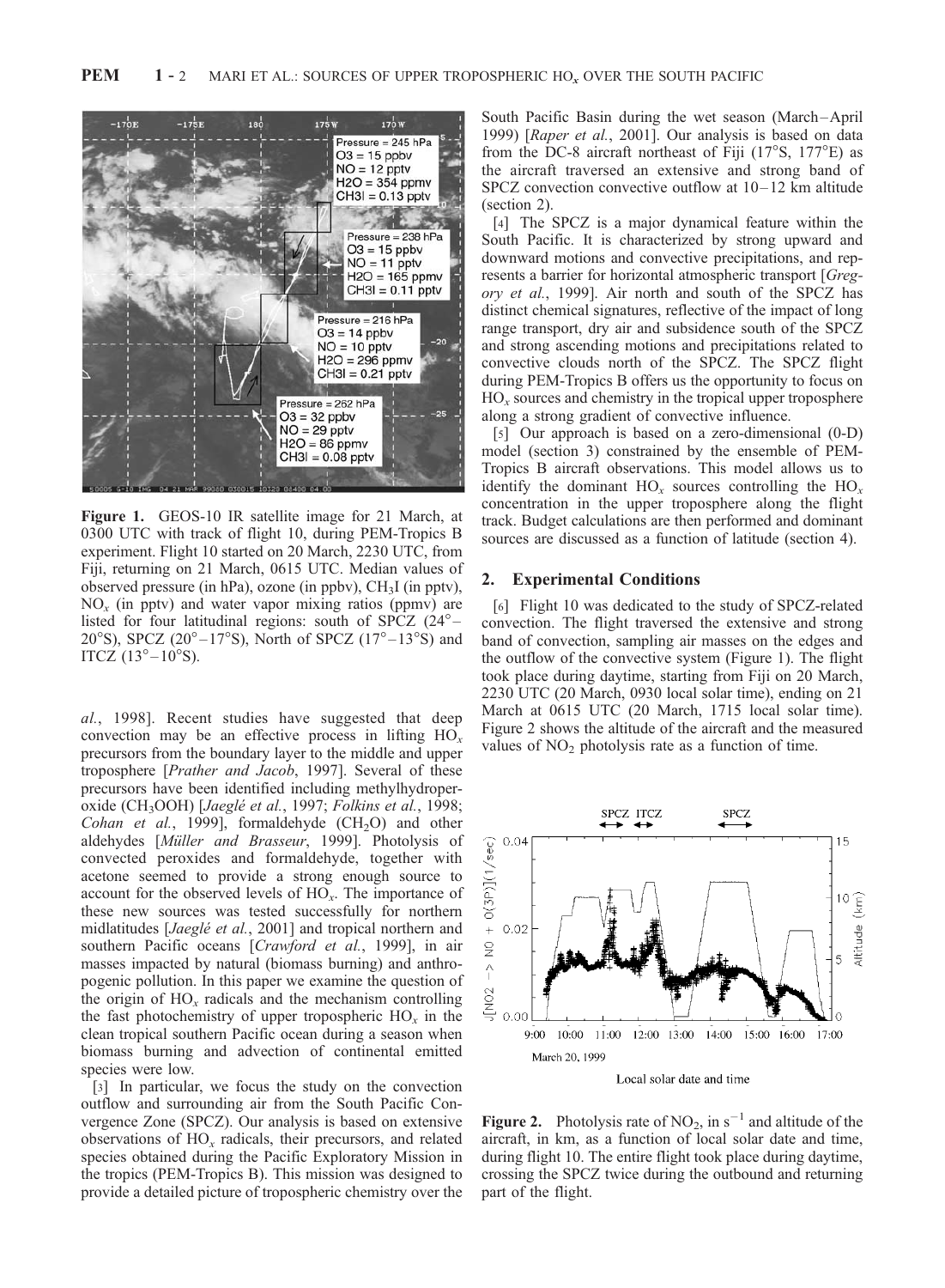

Figure 3. Three-day kinematic backward trajectories from the HYSPLIT4 trajectory model, analyzed meteorological fields are from NCEP/FNL. Trajectories start at 10 km altitude and are calculated for equally spaced points along flight 10 track. Starting points are marked with diamonds, ending points with triangles.

[7] Chemical variations observed across the SPCZ at 200– 300 hPa (Figure 1) showed the transition between subtropical and tropical air masses as well as strong convective influence within the SPCZ itself. In addition to the SPCZ convection

area, a near-zonal band of deep convection was present between  $5^{\circ}$  and  $15^{\circ}$ S at the northern type of the flight track, commensurate with the southern branch of the ITCZ [Fuelberg et al., 2001]. The satellite image of Figure 1 displays two distinct regions: a region north of the SPCZ, characterized by a strong convective activity and a cloud free region south of the SPCZ characterized by dry air and subsidence. We calculated 3-day kinematic backward trajectories using the Hybrid Single-Particle Lagrangian Integrated Trajectory (HYSPLIT4) 1997 model (Web address: http://www.arl. noaa.gov/ready/hysplit4.html, NOAA Air Resources Laboratory, Silver Spring, MD) starting at 10 km altitude along the flight track (Figure 3). Most of the trajectories showed a weak northeasterly flow of tropical maritime air, with those South of 20°S traversing Australia within the past 2 weeks.

[8] In Figure 1 and Table 1, median concentrations at 8 – 12 km altitude observed along the flight track are reported for four distinct regions. In the southern part of the track (south of  $20^{\circ}$ S), relatively high concentrations of ozone (mean value 32 ppbv), NO (mean value 29 pptv) and small enhancements of CO (up to 58 ppbv) were measured (Figure 4), suggesting some continental influence. Indeed, back trajectories indicate that air arriving on the southwest side of the SPCZ in the upper troposphere originated from Australia (Figure 3). Pickering et al. [2001] also concluded that air arriving on the southwest side of the SPCZ at 11 km likely consisted of outflow from deep convection over northern Australia 3 days earlier. Observed PAN and  $HNO<sub>3</sub>$  concentrations were also relatively high in this region (median values 59 pptv and 109 pptv, respectively). High mixing ratios of acetone and methanol were measured in the southwest-portion of the flight suggesting a continental biogenic origin of the sampled air mass [Jacob et al.,

| $\tilde{}$<br>$\tilde{}$                                |                                          |                                        |                                          |                                        |
|---------------------------------------------------------|------------------------------------------|----------------------------------------|------------------------------------------|----------------------------------------|
| Observations                                            | $24^\circ - 20^\circ S$<br>South of SPCZ | $20^\circ - 17^\circ$ S<br><b>SPCZ</b> | $17^\circ - 13^\circ$ S<br>North of SPCZ | $13^\circ - 10^\circ$ S<br><b>ITCZ</b> |
| Pressure, hPa                                           | $262(215-350)$                           | $216(215-348)$                         | $238(216-341)$                           | $245(216-350)$                         |
| Temperature, K                                          | $233(224-250)$                           | $225(223-250)$                         | $229(224-250)$                           | $232(224-251)$                         |
| Ozone column, DU                                        | $254(253-261)$                           | $253(250-254)$                         | $251(250-253)$                           | $258(253-259)$                         |
| $H_2O$ , ppmv                                           | $86(36-393)$                             | $296(65 - 1268)$                       | $165(97-1469)$                           | $354(136 - 2304)$                      |
| RH (water),                                             | $22(5-43)$                               | $77(9-154)$                            | $61(20-93)$                              | $86(26-106)$                           |
| RH (ice),                                               | $19(4-44)$                               | $76(7-163)$                            | $58(17-91)$                              | $85(23-107)$                           |
| OH, pptv                                                | $0.24(0.12-0.39)$                        | $0.23(0.13-0.34)$                      | $0.18(0.09-0.27)$                        | $0.24(0.13-0.53)$                      |
| $HO2$ , pptv                                            | $6(3-10)$                                | $7(3-13)$                              | $7(5-9)$                                 | $9(7-14)$                              |
| $H_2O_2$ , ppbv                                         | $146(97-502)$                            | $160(80-352)$                          | $174(101-263)$                           | $201(114-481)$                         |
| $CH3OOH$ , ppbv                                         | $67(34-158)$                             | $116(30-304)$                          | $100(37-212)$                            | $116(45-181)$                          |
| $CH2O$ , ppbv                                           | $80(56-306)$                             | $110(56-182)$                          | $96(52-253)$                             | $118(80-201)$                          |
| NO, pptv                                                | $29(5-59)$                               | $10(7-38)$                             | $10(6-19)$                               | $12(6-78)$                             |
| $HNO3$ , pptv                                           | $109(51-145)$                            | $37(5-135)$                            | $26(9-52)$                               | $39(33-42)$                            |
| $O_3$ , ppbv                                            | $32(17-55)$                              | $14(10-41)$                            | $15(13-21)$                              | $15(12-19)$                            |
| $CH3I$ , pptv                                           | $0.08(0.02-0.17)$                        | $0.21(0.08-0.40)$                      | $0.11(0.08-0.19)$                        | $0.13(0.07-0.16)$                      |
| CO, pptv                                                | 48 $(42-58)$                             | $46(41-54)$                            | 49 $(46-51)$                             | 49 $(47-54)$                           |
| PAN, pptv                                               | 59 $(10-117)$                            | $10(8-113)$                            | $8(7-14)$                                | $9(8-12)$                              |
| Methanol, ppty                                          | $2706(402 - 2866)$                       | $895(402 - 1780)$                      | $1841 (903 - 2740)$                      | 786 (395 – 2589)                       |
| Ethane, pptv                                            | $228(195-278)$                           | $229(173-285)$                         | $254(234-261)$                           | $258(247-263)$                         |
| Propane, pptv                                           | $6(4-11)$                                | $5(3-7)$                               | $6(4-7)$                                 | $6(4-8)$                               |
| $CH4$ , pptv                                            | $1715(1706 - 1742)$                      | $1713(1700-1733)$                      | $1714(1708-1718)$                        | 1715 (1706 – 1721)                     |
| Acetone, pptv                                           | $509(303-533)$                           | 372 (304 – 454)                        | $423(388-544)$                           | $351(337-373)$                         |
| Aerosol surface area                                    | $3(1-4)$                                 | $1135(1-149352)$                       | $3(0-39201)$                             | $741(0-6479)$                          |
| (liquid and ice), $\mu$ m <sup>2</sup> cm <sup>-3</sup> |                                          |                                        |                                          |                                        |

Table 1. Median Observations in the Upper Troposphere (8 to 12 km) for the Four Latitudinal Regions Along the Flight Track in Figure  $1<sup>a</sup>$ 

<sup>a</sup>The values are medians. The minimum and maximum are listed in parentheses.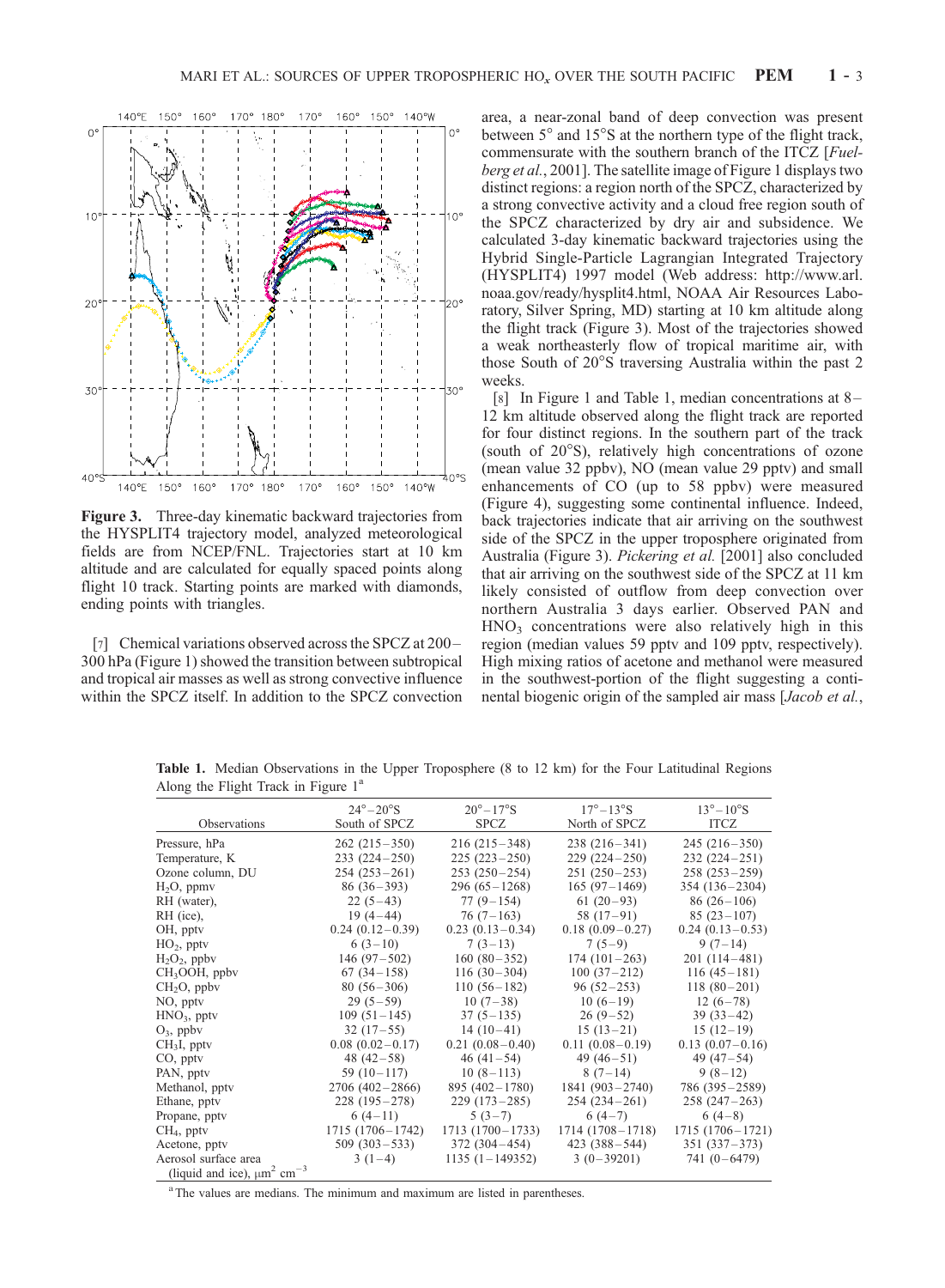

**Figure 4.** CO (crosses) and  $O_3$  (diamonds) mixing ratios, respectively in pptv and ppbv, as a function of latitude, for both outbound and return parts of flight 10.

2002]. In contrast, ethane and propane, emitted preferentially by anthropogenic sources, have constant mixing ratios as a function of latitude. For the regions further north, PAN and  $HNO<sub>3</sub>$  median mixing ratios were lower than 10 and 40 pptv, respectively. The region south of the SPCZ was characterized by strong subsidence associated with the upper tropospheric subtropical jet. Consequently in this region, water vapor concentrations were low (median value 86 ppmv).

[9] The flight segment between  $17^{\circ}$  and  $20^{\circ}$ S was characterized by deep convection associated with the SPCZ as evidenced by high concentrations of water vapor, CH<sub>3</sub>I and CH3OOH and low concentrations of ozone and NO. Between  $13^{\circ}$ S and  $17^{\circ}$ S, the air mass was drier, but NO and ozone concentrations remained low. Finally, the northernmost part of the flight took place in ITCZ convective outflow with chemical composition very similar to that of the SPCZ outflow.

#### 3. Model Description

[10] We use a steady state photochemical box model [Crassier et al., 1999] including the Regional Atmospheric Chemistry Model (RACM) mechanism [Stockwell et al., 1997]. This mechanism is suitable for representation of remote to polluted urban conditions. The model is constrained with the observed 1-minute averages of the concentrations along the flight track for species other than  $HO_x$ . The constrained species are  $NO_x (NO + NO_2)$ ,  $O_3$ ,  $H_2O$ , CO, CH4, acetone, propane, methanol, ethanol, ethane, PAN,  $HNO<sub>3</sub>$ ,  $H<sub>2</sub>O<sub>2</sub>$ , and CH<sub>3</sub>OOH. When measurements were unavailable, median values shown in Table 1 were used for model calculation. The constrained parameters are held constant throughout each simulation. NO is allowed to vary diurnally and is constrained so that the NO concentration matches the measurement at the time of the day of the observation. Temperature, pressure and aerosol surface area are also determines from the aircraft observations. Photolysis rates are calculated for clear sky conditions with the NCAR Tropospheric Ultraviolet-Visible radiative transfer code [Madronich and Weller, 1990], scaled to the values

of  $J(NO<sub>2</sub>)$  observed aboard the aircraft [Shetter et al., 2002] to account for cloud effects using the correction factor  $J(NO<sub>2</sub>)$ observed/ $J(NO<sub>2</sub>)$ clear sky. For wavelengths smaller than those relevant for  $J(NO<sub>2</sub>)$ , this approach can lead to a slight overcorrection of the photolysis rate (for example  $J(\breve{O}^1D)$ ).

[11] Heterogeneous reactions of  $HO_2$ ,  $NO_2$ ,  $NO_3$  and  $N_2O_5$  in aerosols are included with reaction probabilities of 0.1, 0.0001, 0.01, and 0.1 respectively [Jacob, 2000] and assuming aerosols to be aqueous. Aerosol surface areas measured during flight 10 remained around 3  $\mu$ m<sup>2</sup> cm<sup>-3</sup> except in cirrus clouds associated with convective outflow, where surface areas were considerably higher (see Table 1). In these cirrus clouds, a reaction probability of 0.025 was used for  $HO<sub>2</sub>$  following Cooper and Abbatt [1996].

[12] The photochemical model is integrated to diurnal steady state as defined by reproducibility of concentrations over a one-day cycle.  $CH<sub>2</sub>O$  is a prognostic variable in photochemical steady state in the model; however, the model systematically underestimates the observations by a factor of 2 to 6. A similar difficulty in simulating  $CH<sub>2</sub>O$  has been pointed out for the ensemble of PEM-Tropics B data [Ravetta et al., 2000] and in previous studies [Schultz et al., 1999; Jaeglé et al., 2001]. According to Singh et al. [2000], heterogeneous conversion of methanol to  $CH<sub>2</sub>O$  on aerosols might provide an additional source of formaldehyde. During Flight 10, however, no clear correlation was found between methanol and aerosol surface area. Constraining  $CH<sub>2</sub>O$  with observed values increases of  $HO<sub>2</sub>$  mixing ratios by 25%.

[13] Peroxides in the upper troposphere may be produced locally, serving as reservoirs for  $HO_x$ , or they may be convected from lower altitudes, providing a primary source of  $HO_x$  to the upper troposphere [Jaeglé et al., 1997; Prather and Jacob, 1997; Cohan et al., 1999; Mari et al., 2000]. The impact of convective injection can be estimated by comparison of the photochemical steady state concentrations computed from the model with observed values (results of both nonlocal and local contributions). Local contribution was determined from a steady state photochemical calculation with all the normally fixed species except  $CH_3OOH$  and  $H_2O_2$ . The ratio of measured-tocalculated concentrations in the upper troposphere then provides a good indicator of nonlocal contribution if higher than unity. A second criteria was applied to determine where nonlocal contribution coincide with convective injection. We looked at air masses for which CH<sub>3</sub>I and relative humidity were in the top octile of measurements at  $8-12$ km altitude (i.e.,  $CH<sub>3</sub>I > 0.2$  pptv and relative humidity >89%) [Cohan et al., 1999]. Thus, in the following, convected peroxides are defined as the nonlocal portion determined from a steady state calculation when correlated with high CH<sub>3</sub>I and relative humidity. Both criteria lead to the conclusion that convection increased CH<sub>3</sub>OOH by factor of 1.9– 5.5, essentially in the SPCZ cloud region (Table 2), suggesting that, in the case of  $CH<sub>3</sub>OOH$ , convective transport could be important. By contrast, observed median  $H<sub>2</sub>O<sub>2</sub>$  mixing ratios were within 30% of the photochemical steady state computed by the model, revealing that local photochemistry could sustain the observed  $H_2O_2$  mixing ratios without invoking transport. This is also consistent with vertical transport of  $H_2O_2$  being limited in the con-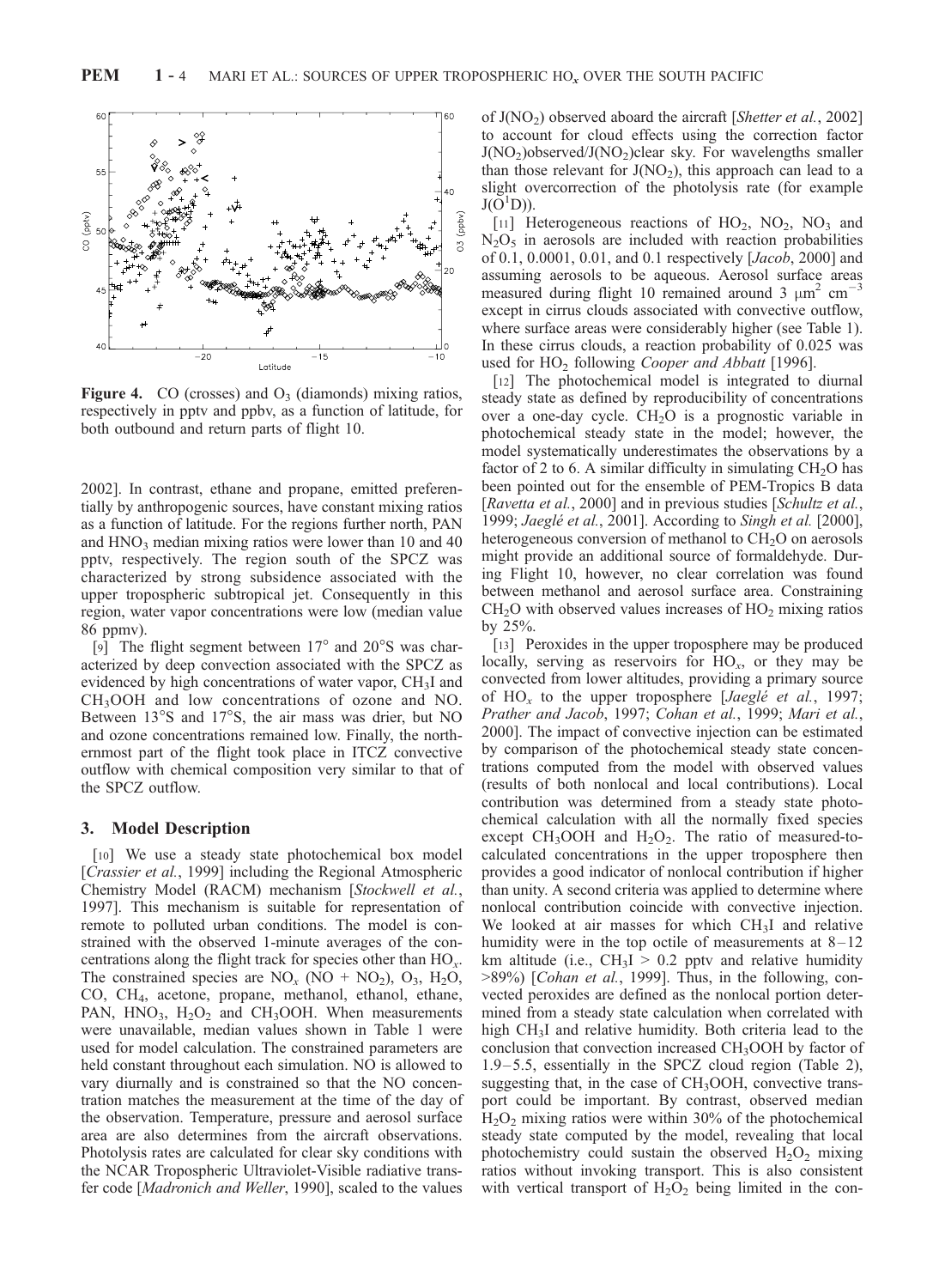**Table 2.** Median Values for the Ratio of Measured-to-Calculated CH<sub>3</sub>OOH and H<sub>2</sub>O<sub>2</sub> Total Production and Amplification Factor in the Upper Troposphere (8 to 12 km) for the Four Regions Along the Flight Track in Figure 1<sup>a</sup>

|                                   | $24^\circ - 20^\circ$ S | $20^{\circ} - 17^{\circ}$ S | $17^{\circ} - 13^{\circ}$ S | $13^{\circ} - 10^{\circ}$ S |
|-----------------------------------|-------------------------|-----------------------------|-----------------------------|-----------------------------|
|                                   | South of SPCZ           | <b>SPCZ</b>                 | North of SPCZ               | <b>ITCZ</b>                 |
| $H_2O_2$ (meas/calc)              | $0.98(0.63-3.6)$        | $0.78(0.13-1.73)$           | $1.03(0.23-1.38)$           | $0.87(0.4-1.60)$            |
| $CH3OOH$ (meas/calc)              | $1.03(0.32-1.97)$       | $1.44(0.23 - 5.55)$         | $1.33(0.37-3.63)$           | $1.23(0.43-3.14)$           |
| Total $HO_x$ production pptv/d    | $1577(589 - 4121)$      | $1270(563 - 4271)$          | $1238(537-2619)$            | 2349 (1347-6890)            |
| Amplification factor <sup>b</sup> | $1.32(1.09-1.80)$       | $1.14(0.95-1.56)$           | $1.22(1.01-1.29)$           | $1.12(0.86 - 1.54)$         |

<sup>a</sup>The values are medians. The minimum and maximum values are listed in parentheses.

 $b$ Amplification factor for methane oxidation  $A_{CH_4}$  is defined as the relative increase in the primary source of HO<sub>x</sub> due to oxidation of CH<sub>4</sub> by OH.

vective updrafts by scavenging by convective precipitations [Crawford et al., 1999; Mari et al., 2000; Pickering et al., 2001].

[14] In the following analysis, we consider the primary sources of  $HO_x$  from photolysis of convected  $CH_3OOH$  and  $H<sub>2</sub>O<sub>2</sub>$ , photolysis of acetone and photolysis of ozone with subsequent reaction of  $O(^1D)$  with water vapor. In order to quantify the relative importance of these primary sources of  $HO<sub>x</sub>$ , we adapted the method described in previous investigations to our chemical mechanism [Arnold et al., 1997; Folkins and Chatfield, 2000; Jaeglé et al., 2001]. This method is based on the calculation of  $HO_x$  yields (i.e., the total number of  $HO_x$  molecules generated for each molecule of precursor photolyzed). The primary  $HO_x$  production,  $P(\text{HO}_x)$  can then be expressed following *Jaeglé et al.* [2001]:

$$
P(\mathrm{HO}_x) = 2k\big[O(^1D)\big][H_2O] + \sum_i Y_i J_i\left[X_i\right]
$$

where  $X_i$  is either CH<sub>3</sub>OOH, H<sub>2</sub>O<sub>2</sub>, or acetone,  $J_i$  is the associated photolysis rate, and  $Y_i$  is the corresponding yield.

[15] Oxidation of methane is considered as a secondary source of  $HO_x$  because it depends on the initial concentration of available OH [Wennberg et al., 1998; Jaeglé et al., 2001]. A measure of the amplification of  $HO_x$  production by this autocatalytic source is given by the amplification factor calculated following *Jaeglé et al.* [2001] and defined as the relative increase in the primary source of  $HO_x$  due to oxidation of CH<sub>4</sub> by OH:

$$
A_{\rm CH_4} = \frac{P(\rm HO_x) + y_{\rm CH_4}k[OH][CH_4]}{P(\rm HO_x)}
$$

[16] In Figure 5, we examine the trend of  $HO_x$  yields from CH<sub>3</sub>OOH, acetone and CH<sub>4</sub> as a function of  $NO<sub>x</sub>$  mixing ratios and  $P(HO_x)$  calculated by the box model. The HO<sub>x</sub> yields from methane and acetone increase with increasing NO<sub>x</sub>. The HO<sub>x</sub> yield from CH<sub>4</sub> increases with NO<sub>x</sub> from about 0.25 at  $NO_x = 10$  pptv to 0.5 at  $NO_x = 60$  pptv and decreases with increasing  $HO_x$  production rate from 0.5 to nearly zero. These variations are consistent with previous studies [Folkins and Chatfield, 2000; Jaeglé et al., 2001]. The HO<sub>x</sub> yield from acetone increases with increasing  $NO<sub>x</sub>$ and decreasing primary production. This variation reflects the greatest impact of acetone on tropospheric chemistry for high  $NO_x$  mixing ratios. The  $HO_x$  yield from  $CH_3OOH$ decreases with increasing  $NO<sub>x</sub>$  and increasing primary production from about 1.7 at  $NO_x = 10$  pptv and  $P(HO_x) =$  100 pptv/d down to 1.3 at  $NO_x = 60$  pptv and  $P(HO_x) = 1500$ pptv/d similar to the values calculated by Folkins and Chatfield [2000].

#### 4. Comparison Between Model and Observations

[17] Figure 6 compares simulated and observed  $HO<sub>2</sub>$  and OH mixing ratios for each individual point of the 1-minutes merge data set in the upper troposphere above 8 km. Also



Figure 5. Calculated  $HO_x$  yields from methane (diamonds), methylhydroperoxide (crosses) and acetone (triangles) during flight 10 for each simulated point as a function of (a)  $NO_x$  mixing ratios and (b) total primary production rates,  $P(\text{HO}_x)$ . Regression lines (solid) are also plotted for each yield.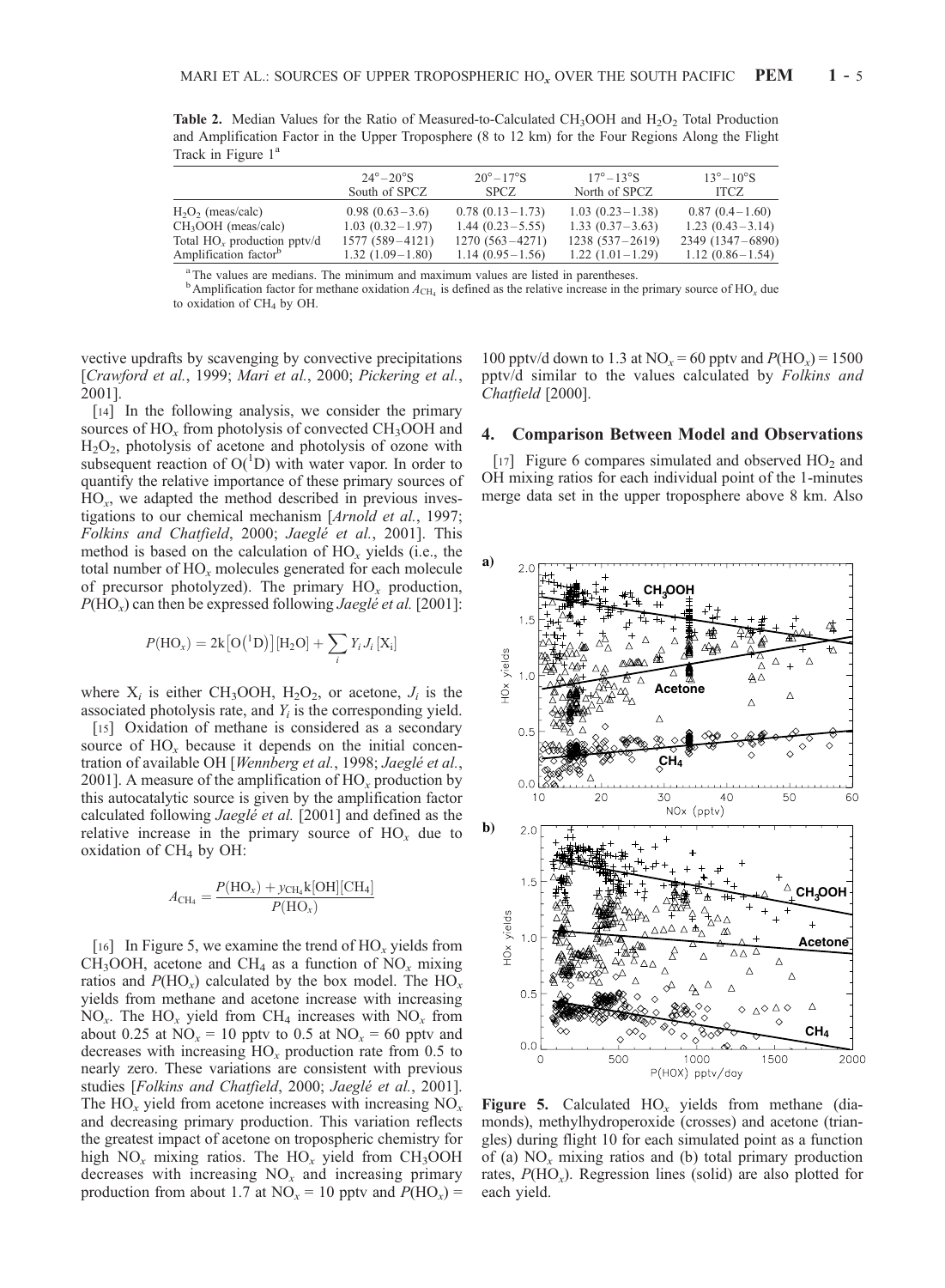

Figure 6. Comparison between observations and model calculations for (a)  $HO<sub>2</sub>$  mixing ratios, in pptv, (b) OH mixing ratios, in pptv and (c)  $HO<sub>2</sub>/OH$  mixing ratio in the upper troposphere (8 km to 12 km). One minutes averages corresponding to PEM-Tropics B Flight 10 are shown by crosses. Also listed are the slope (s) of the linear fit, the least squares correlation coefficient  $(r^2)$  between model and observations, and the median ratio (R) of simulated-toobserved mixing ratios.

shown in this plot are the least squares correlation coefficient  $(r^2)$  between model and observations, the slope (s) of the linear fit obtained by the multilinear regression method [Bevington, 1969], and the median ratio  $(R)$  of simulated-toobserved mixing ratios. We find that the model captures  $80\%$  of the variance of the observed  $HO<sub>2</sub>$  concentrations. The median simulated-to-observed ratio is 1.1 and the slope

of the linear fit is 0.85. The simulation of OH mixing ratio is poorer with 38% of the variance of observed OH captured by the model. The median simulated-to-observed ratio is 0.86 and the slope is 0.67. Figure 7 shows  $HO_x$  mixing ratios from the model and the observations as a function of latitude. A maximum is both measured and simulated in the SPCZ region (13.5 pptv) at  $19^{\circ}$ S. In the northern edge of the SPCZ region, simulated  $HO_x$  mixing ratios decrease sharply under 1 pptv due to high aerosol surface areas representative of cirrus clouds. There were no observations under these conditions. Two maxima are calculated and observed in the southern branch of the ITCZ with  $HO_x$  levels rising up to 13 and 15 pptv, respectively. Between the two cloud bands,  $HO_x$  mixing ratios are halved and the dry intermediate region is characterized by a minimum of  $HO_x$  abundances. The origin of these latitudinal variations is studied in the following section. As seen in Figure 6, the  $HO_2/OH$  ratio varies from 20 to 90, with the median model to observed ratio for  $HO_2/OH$  of 1.26. The model represents the observed ratio with a correlation coefficient  $r^2 = 0.37$ . However, this low correlation coefficient is better than the one obtained for the entire set of data during PEM-Tropics



Figure 7. Comparison of simulated (diamonds) and observed (crosses) (a)  $HO_x$  mixing ratios, in pptv, and (b) HO2/OH ratio, as a function of latitude, for both outbound and return parts of flight 10.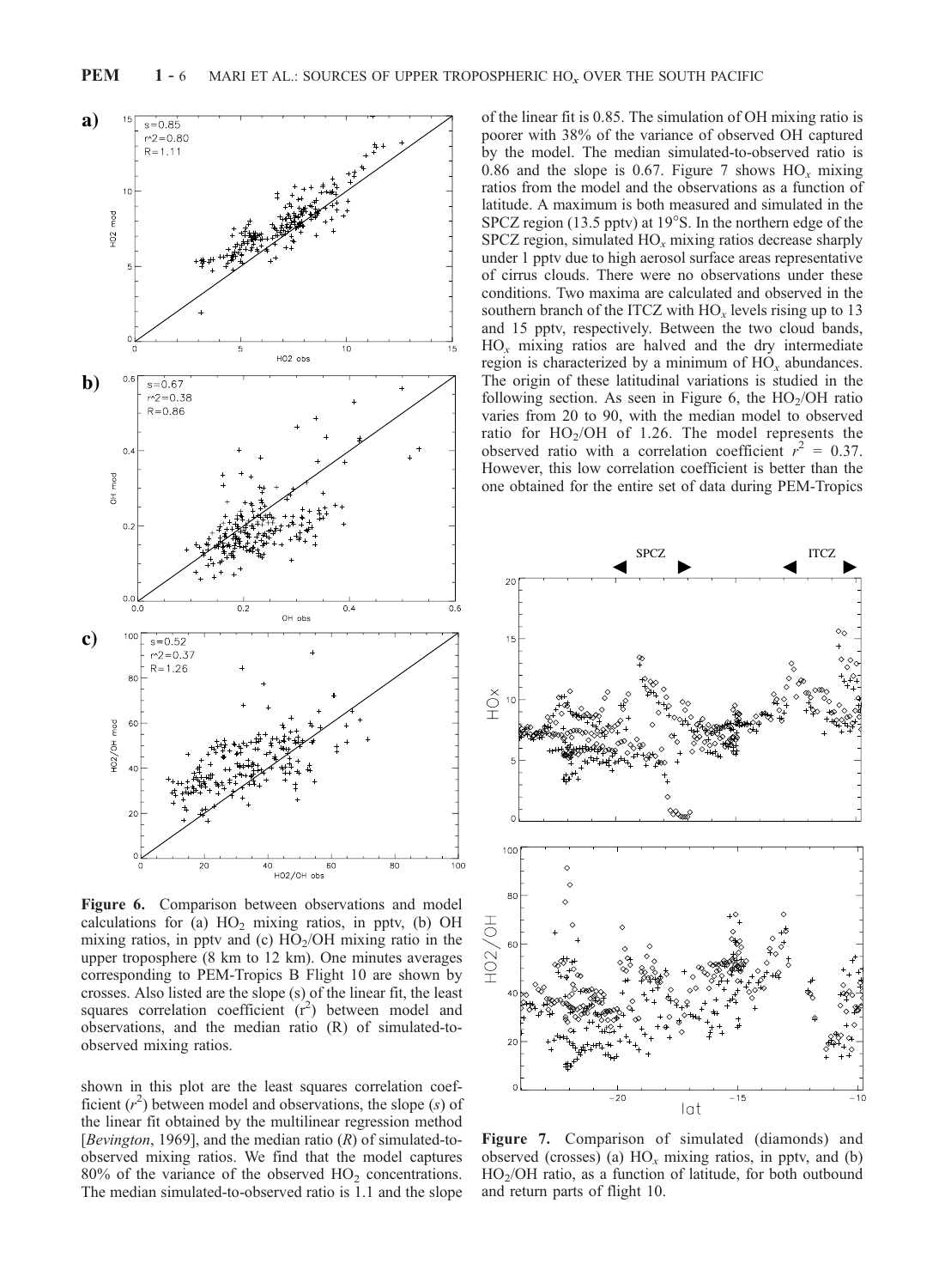

Figure 8. HO<sub>x</sub> yields of (triangles) CH<sub>4</sub>, CH<sub>3</sub>OOH (crosses) and acetone (diamonds) as a function of latitude. Solid segments represent averaged values of CH<sub>4</sub>, CH<sub>3</sub>OOH, and acetone yields in the four latitudinal regions in Figure 1.  $P(HO_x)$  stands for total primary production rate.

B ( $r^2$  = 0.01 in the 6- to 12-km altitude range; Ravetta et al., submitted). In Figure 7, the variation of the  $HO<sub>2</sub>/OH$  ratio with latitude shows a region of enhanced values south of 20°S, where NO concentrations were also largest. The model simulates the observed peaks of  $HO<sub>2</sub>/OH$  ratio along the flight track, although, it tends to slightly overestimate the ratio.

#### 5. Primary Sources of  $HO_x$

[18] In order to quantify and better understand the processes involved in the variation of the  $HO_x$  levels as a function of latitude, we perform a budget calculation following the methodology described above. Figure 8 shows the variation of  $HO<sub>x</sub>$  yields as a function of latitude for methylhydroperoxide, acetone, and methane in the four regions described previously. The  $HO_x$  yield of acetone is maximum south of 20°S as could be expected in a region of relatively high  $NO_x$  mixing ratios and low  $P(HO_x)$ . The yield is minimum north of  $10^{\circ}$ S where the impact of high  $NO_x$  mixing ratios is counteracted by high  $P(HO_x)$ . HO<sub>x</sub> yield  $CH<sub>3</sub>OOH$  is maximum in the cloud free region between SPCZ and the zonal cloud band, characterized by low  $NO<sub>x</sub>$  mixing ratio and low  $P(HO<sub>x</sub>)$ . In contrast, minimum values are calculated above 13 $\textdegree$ S where mean NO<sub>x</sub> mixing ratio and  $P(\text{HO}_x)$  are higher. The upper troposphere in the tropical region sampled during PEM-Tropics B is characterized by high  $HO_x$  production rates (around 2000 pptv/d) and low  $NO_x$  concentrations (<60 pptv). Under these conditions, negative values of yield from  $HO_x$  can be predicted as shown in Figure 8. During this flight, we found a maximum amplification of the primary source due to the oxidation of methane  $(A<sub>CH<sub>4</sub></sub> = 1.80)$  in the southernmost region for points combining maximum observed NO levels  $(40 < NO < 60$  pptv) and low  $P(HO<sub>x</sub>)$  (<200 pptv/d). Only 6% of the simulated points reveal a small quenching  $(A<sub>CH</sub>$ . These points correspond to observed NO levels lower than 20 pptv and  $P(HO_x)$  higher than 1000 pptv/d. Thus, the amplification is largest when is low  $P(\text{HO}_x)$  and  $NO<sub>x</sub>$  mixing ratio is high. This result is concordant with previous findings showing that the dependence of  $A_{\text{CH}_4}$  on  $P(\text{HO}_x)$  acts as a weak buffer for  $\text{HO}_x$  concentrations [Crawford et al., 1999; Jaeglé et al., 2001].

[19] Dominant primary production terms are plotted in Figure 9 in the 10- to 12-km altitude range where convective injection of  $CH<sub>3</sub>OOH$  was identified. A large fraction of the total  $HO<sub>x</sub>$  production is attributed to water vapor, photolysis of CH<sub>3</sub>OOH pumped by convection from the marine boundary layer and acetone. North of  $20^{\circ}$ S,  $HO_{x}$  production is driven principally by the  $O<sup>1</sup>D + H<sub>2</sub>O$  reaction (Table 3); this contribution is strongest in the cloudy regions corresponding to the SPCZ and ITCZ cloud bands (Figure 1) where it accounts for 90% of the total primary production of  $HO_x$ . We found that 75% of the simulated  $HO_x$  variance is produced by water vapor. In the drier regions south of 20°S, production from water vapor and acetone are comparable. Production from acetone contributes to  $18-81\%$  of the HO<sub>x</sub> primary production in the 8- to 10-km altitude range (mean contribution 33%) and to  $36-77\%$  in the 10- to 12-km altitude range (mean contribution 49%). We found that production from acetone becomes significant and can be dominant over production from water vapor for water vapor mixing ratios lower than 200 ppmv. Impact of convected  $CH_3OOH$  on the  $HO_x$  production is limited to the SPCZ cloud band. The effect of convected  $CH<sub>3</sub>OOH$  is sensitive at 10– 12 km. In Table 3, the primary production rate from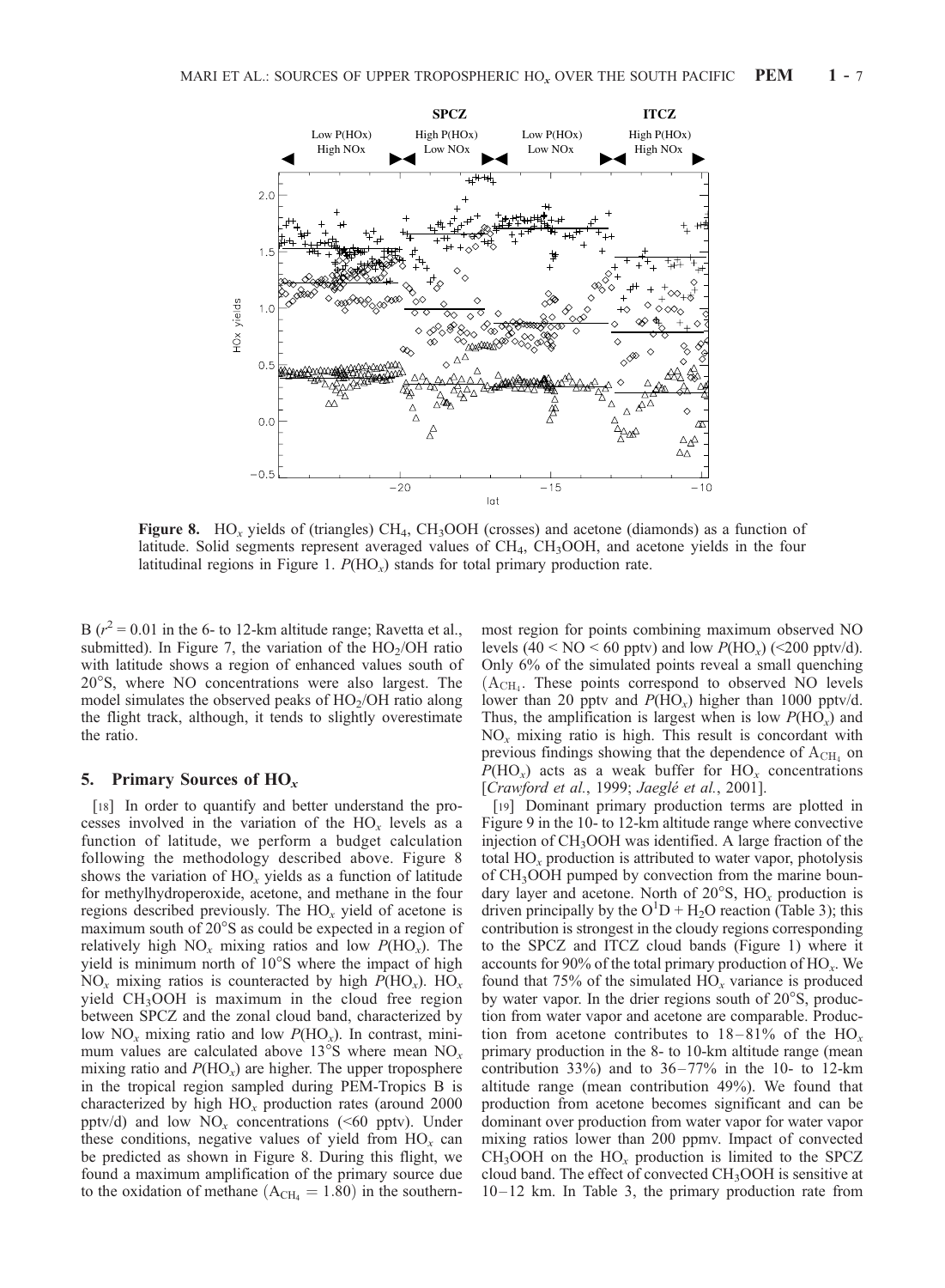

Figure 9.  $HO_x$  production rates, in pptv/d, from water vapor (plusses), convected CH3OOH (starts) and acetone (diamonds) as a function of latitude in the 10- to 12-km altitude range, for the four latitudinal regions in Figure 1.

CH3OOH accounts for 22% to 64% of the total primary source in this altitude range. Clearly, this impact is spatially restricted to the outflow of the cloud.

#### 6. Conclusion

[20] A 0-D model is applied to study the photochemistry of  $HO_x$  (HO<sub>2</sub> + OH) in the tropical upper troposphere, during the PEM-Tropics B experiment. In particular, airborne observations across the SPCZ-related convection gave the opportunity to quantify the relative contribution of the sources of  $HO<sub>x</sub>$  in a remote nonpolluted tropical region, characterized by  $NO_x$ -limited conditions and influenced by marine deep convective clouds. The predominant primary sources of  $\text{HO}_x$  are identified as reaction  $\text{O}(\textsuperscript{1}D)$  + H2O, photolysis of convected CH3OOH and photolysis of acetone.  $HO_x$  chemistry shows a latitudinal dependence, reflecting the different origins of the air masses traversed by

the aircraft. The southernmost region  $(<20°S$ ) is characterized by a strong subsidence associated with the upper tropospheric subtropical jet and advection of air from Australia. Because of the subsidence, water vapor mixing ratios are low and advection of continental air masses induces relatively high  $NO<sub>x</sub>$  and ozone mixing ratios. In this region,  $HO<sub>x</sub>$  primary production from acetone and water vapor are comparable, in particular in the 10- to 12-km altitude range where production from acetone can account for 36% to 77% of the total primary production rate. Amplification of the primary source due to the oxidation of methane shows maximum values  $(1.1-1.8)$  in the southernmost dry region. The SPCZ region is characterized by elevated water vapor mixing ratios and convective injection of low soluble species like  $CH<sub>3</sub>I$  and  $CH<sub>3</sub>OOH$  in the cloud outflow. Total primary production rates are higher than in the southernmost dry region and controlled mainly by water vapor abundances. When enhancement of  $CH<sub>3</sub>OOH$  by convective transport is predicted, production from convected CH3OOH becomes important and contributes for 22% to 64% of the primary production rate. The northern cloud band, corresponding to the southern branch of the ITCZ, is characterized by higher  $NO<sub>x</sub>$  mixing ratios and  $HO_x$  production rates compared to the SPCZ cloud band. No impact of acetone or convected CH<sub>3</sub>OOH is predicted and the reaction  $O(^1D) + H_2O$  is largely prevailing. This region is also characterized by some occurrences of low  $NO<sub>x</sub>$  mixing ratios and elevated primary production rates leading to a diminution of  $HO_x$  primary sources by oxidation of methane. Between, the two cloud bands the aircraft passed through a dry region characterized by relatively low  $NO<sub>x</sub>$  mixing ratios, low primary production rates, and minimum  $HO_x$  mixing ratios. In this region, production from acetone is important, although rarely dominant, and methane oxidation amplifies the primary source production by  $1.0 - 1.3$ . The general good agreement in the clean tropical Pacific upper troposphere should not hide the remaining uncertainties regarding  $HO_x$  in the upper troposphere. Problems remain for very high  $NO<sub>x</sub>$  at which systematic differences between observed and simulated  $HO<sub>x</sub>$  have been found, reflecting gaps in our understanding of the coupling between  $HO_x$  and  $NO_x$  [Brune et al., 1999;

**Table 3.** Mean Relative Contribution of Primary Sources in the Upper Troposphere in the  $8-10$  km and 10 – 12 km Altitude Ranges and for the Four Latitudinal Regions Along the Flight Track in Figure 1

|                                                      | $24^\circ - 20^\circ$ S | $20^{\circ} - 17^{\circ}$ S | $17^\circ - 13^\circ S$ | $13 - 10^{\circ}$ S |
|------------------------------------------------------|-------------------------|-----------------------------|-------------------------|---------------------|
|                                                      |                         | $10 - 12$ km Altitude       |                         |                     |
| $P(\text{HO}_x)$ <sup>a</sup> pptv/d                 | 322 $(95-528)^b$        | $374(76 - 1727)$            | $254(82-598)$           | $549(320-1223)$     |
| $P(HO_x)(O1D+H_2O)$ , %                              | 51 $(23-64)$            | $59(13-91)$                 | $66(44-82)$             | $77(64-92)$         |
| $P(HO_x)$ (CH <sub>3</sub> OOH), %                   | $0(0-0)^{c}$            | 11 $(0-64)$                 | $0(0-0)$                | $0(0-0)$            |
| $P(\text{HO}_x)$ (acetone), %                        | 49 $(36-77)$            | $30(9-55)$                  | $34(18-56)$             | $23(8-36)$          |
|                                                      |                         | 8–10 km Altitude            |                         |                     |
| $P(\text{HO}_r)$ , pptv/d                            | $715(96 - 1581)$        | $1141(375 - 2442)$          | $681(171-1193)$         | 1482 (510 – 3832)   |
| $P(HO_r)(O1D+H2O),$ %                                | $67(19-82)$             | $84(59-95)$                 | $79(54-91)$             | $93(79-99)$         |
| $P(\text{HO}_x)(\text{CH}_3\text{OOH}), \frac{9}{6}$ | $0(0-0)$                | $0(0-0)$                    | $0(0-0)$                | $0(0-0)$            |
| $P(\text{HO}_x)$ (acetone), %                        | $33(18-81)$             | $16(5-41)$                  | $21(9-46)$              | $7(1-21)$           |

<sup>a</sup> Primary sources of HO<sub>x</sub>,  $P(HO_x)$  are photolysis of convected CH<sub>3</sub>OOH and H<sub>2</sub>O<sub>2</sub>, photolysis of acetone, and photolysis of ozone with subsequent reaction of  $O(^1D)$  with water vapor. During flight  $10$ , no convective injection of  $H_2O_2$  was identified by the model.<br><sup>b</sup>The values are means. The minimum and maximum are listed in parentheses.

<sup>c</sup> Zero values mean no contribution from photolysis of convected CH<sub>3</sub>OOH to the total primary source of HO<sub>x</sub>.